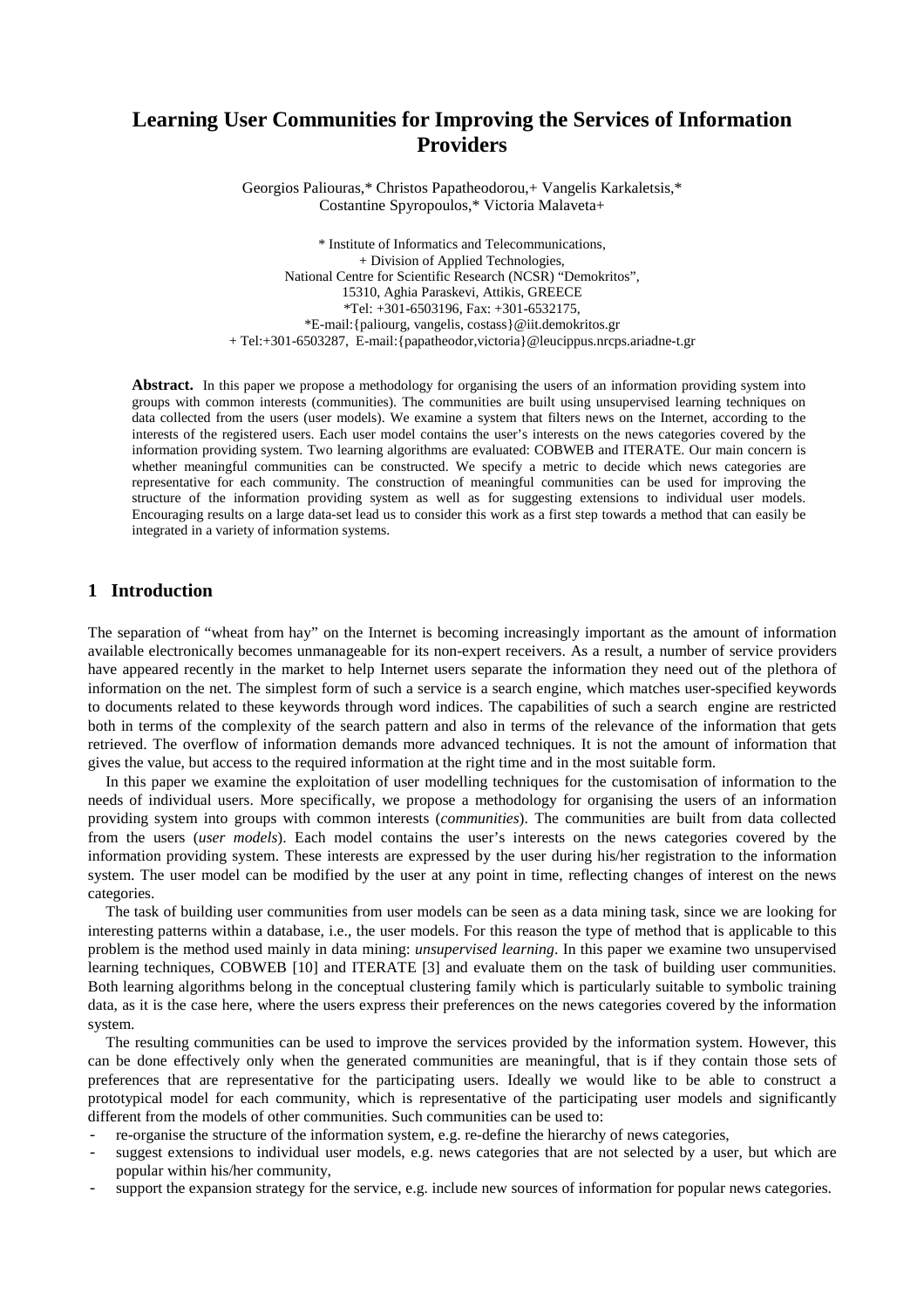A sound and objective method for characterising communities is highly desirable, in order for the system designer to use the clustering results. This is a major problem in statistical clustering methods. That's why we examine the use of a metric to decide which categories are representative for the community. This metric was used to evaluate the results of the application of the two learning algorithms in a large dataset of 1078 user models which was given to us by an Internet information provider.

 Section 2 of the paper takes a broader view of user modelling in order to position our problem within this research domain, explains how machine learning techniques can be exploited in user modelling and describes the two learning algorithms and their applicability to our problem. Section 3 discusses the problem of constructing meaningful communities and introduces a metric for the characterisation of the generated community descriptions. Section 4 presents the setting of an experiment for the application of the two learning algorithms and discusses the experiment results. Section 5 presents briefly related work and section 6 describes ongoing work and introduces our plans for future work.

### **2 Research Background**

### **2.1 User Modelling**

 User Modelling technology aims to make information systems really user-friendly, by adapting the behaviour of the system to the needs of the individual. The importance of adding this capability to information systems is proven by the variety of areas in which user modelling has already been applied: information retrieval, filtering and extraction systems, adaptive user interfaces, student modelling.

Information retrieval and filtering systems aim to deliver to the user those documents that are relevant to his/her information requirements, whereas information extraction systems aim to deliver specific facts from those documents. *NewT* is a system that helps the user filter Usenet Netnews [13] according to his interests. Brajnik and Tasso [5,6] present the exploitation of the user modelling shell UMT in the prototype information-providing *system Tourist Advisor (TA).* Kay [12] describes the *Movie Advisor* project, which operates on a database of movie descriptions, suggesting movies that should appeal to a specific user. *Doppelgänger* [15] is a user modelling system that gathers sensor data about users, makes inferences on those data and makes the results available to applications. *Firefly*'s agent software (see *http://www.firefly.com*) groups users preferences based on their similarities in order to suggest buying opportunities to specific customers based on their similarity to other customers. *Fab* [1] is a filtering system that recommends items similar to those a given user has liked in the past, and items liked by users whose interests are similar to those of a given user. *UMIE* [2] is a Web-based prototype user modelling component *(*see *http://www.iit.demokritos.gr/UMIE),* that filters the data extracted from an information extraction system according to the users models.

Adaptive user interfaces are implemented exploiting user models which contain information about the typical use of the system by each user. These user models differ from those in information filtering and retrieval, because they contain mainly procedural information, specifying how the system is used by each user. Substantial effort has been made to automate the adaptation of user interfaces to the user. This is usually achieved by monitoring the use of the system by the user, e.g. [7, 8, 12, 15].

This paper focuses on information retrieval and filtering systems, but the methodology that we propose is directly applicable to other systems that incorporate user models.

A user model consists mainly of the individual preferences of the user. Furthermore, it may contain personal information about the user, such as his/her age, occupation, etc. The latter type of information is not directly necessary for the adaptation of the system to the user, but may be used to categorise the user into a *stereotype*, which in turn allows the system to anticipate some of the user's behaviour. Stereotypes have been introduced in [19], as a means of organising the users of the system into meaningful groups. For instance, a stereotype might state that "young people are interested in sports news." Thus, a stereotype characterises groups of users, with common preferences. The characterisation of the group is based on personal information included in the models of the participating users.

Personal information about the users of a system is not always available and therefore the construction of user stereotypes may not be possible. In that case, the organisation of users into groups with common interests can still be useful. Such a group of users is termed a *user community* and corresponds to a stereotype missing personal information. Clearly, the loss of information in the transition from stereotypes to communities is not without cost. A stereotype can be used to predict the preferences of a user, even when he/she has not explicitly stated any of them. This is not possible with communities, which can only be used to extend/modify an existing user model. Despite that, user communities can be used in several ways to improve the quality of service provided by the information system.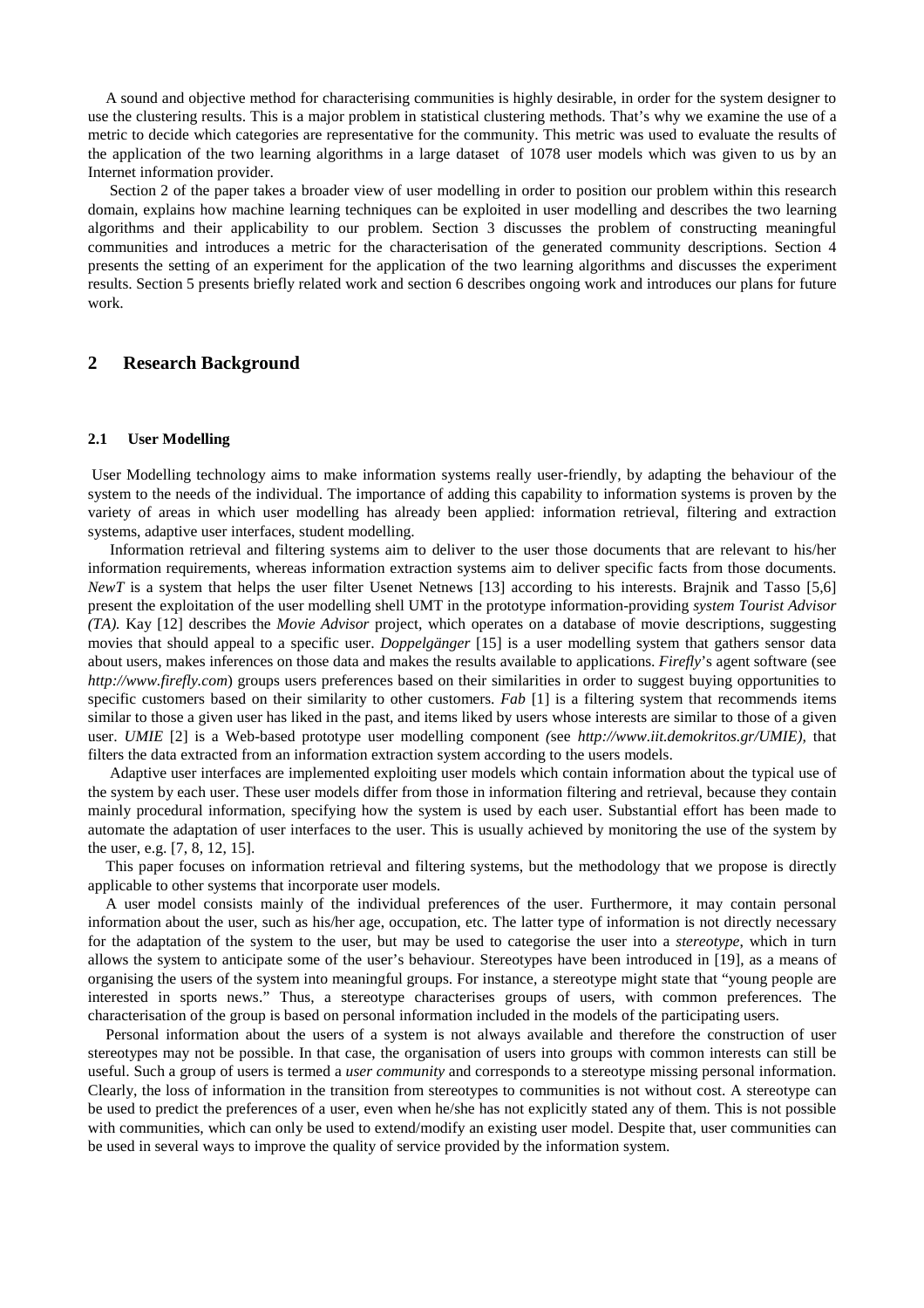#### **2.2 Learning from user models**

Machine learning methods have been applied to user modelling problems, mainly for acquiring models of individual users interacting with an information system, e.g. [4, 9, 17]. In such situations, the use of the system by an individual is monitored and the collected data are used to construct the model of the user, i.e., his/her individual requirements.

We are concerned with a higher level of generalisation of the users' interests: the construction of user communities. This task requires the application of learning techniques to user models, which are assumed to have been constructed by a separate process, either manual or automatic. Fig. 1 illustrates the two different levels of learning in user modelling. In the lower part of the graph, user models are constructed from individual user queries and at the higher level, the user models are used to build communities.

The choice of learning method depends largely on the type of training data that are available. The main distinction in machine learning research is between *supervised* and *unsupervised* learning methods. Supervised learning requires the training data to be preclassified. This usually means that each training item (*example*) is associated with a unique label, signifying the category in which the item belongs. In our case, this would mean that each user model must be associated with a category label out of a set of possible categories that have been defined beforehand. Given these data, the learning algorithm builds a characteristic description for each category, covering the examples of this category, i.e., the users belonging to the category, and only them, i.e., none of the users of other categories. The important feature of this approach is that the category descriptions are built conditional to the preclassification of the examples in the training set. In contrast, unsupervised learning methods do not require preclassification of the training examples. These methods form clusters of examples, which share common characteristics. When the cohesion of a cluster is high, i.e., the examples in it are very similar, it is labelled as a category.



**Fig. 1.** Two levels of user-model construction

Supervised learning seems most appropriate for the construction of user stereotypes, i.e., the characteristic description of user groups based on personal information about the users. In contrast, the construction of user communities is a typical unsupervised learning task. In our work, we have chosen to concentrate on the construction of user communities, since the collection of personal information about an information system on the Internet is problematic. The construction of stereotypical descriptions for the communities, if personal information is available, is a straightforward task for the common supervised learning algorithms, e.g. C4.5 [16] and AQ15 [14].

Unsupervised learning tasks have been approached by a variety of methods, ranging from statistical clustering techniques to neural networks and symbolic machine learning. In this work, we have opted for the symbolic learning methods, because we are interested in the comprehensibility of the results. The branch of symbolic machine learning that deals with unsupervised learning is called *conceptual clustering* and two popular representatives of this approach are the algorithms COBWEB and ITERATE. These two algorithms are briefly described in the following subsection.

#### **2.3 Learning algorithms**

The two algorithms that we use in this work perform *conceptual clustering*. Conceptual clustering is a type of learning by observation that is particularly suitable for summarising and explaining data. *Summarisation* is achieved through the discovery of appropriate clusters, which involves determining useful subsets of an object set. In unsupervised learning, the object set is the set of training examples, i.e. each object is an example. *Explanation* involves *concept characterisation*, i.e., determining a useful concept description for each class.

COBWEB is an incremental algorithm that uses hill-climbing search to obtain a concept (cluster) hierarchy, partitioning the object space. The term incremental means that objects are incorporated into the concept structure as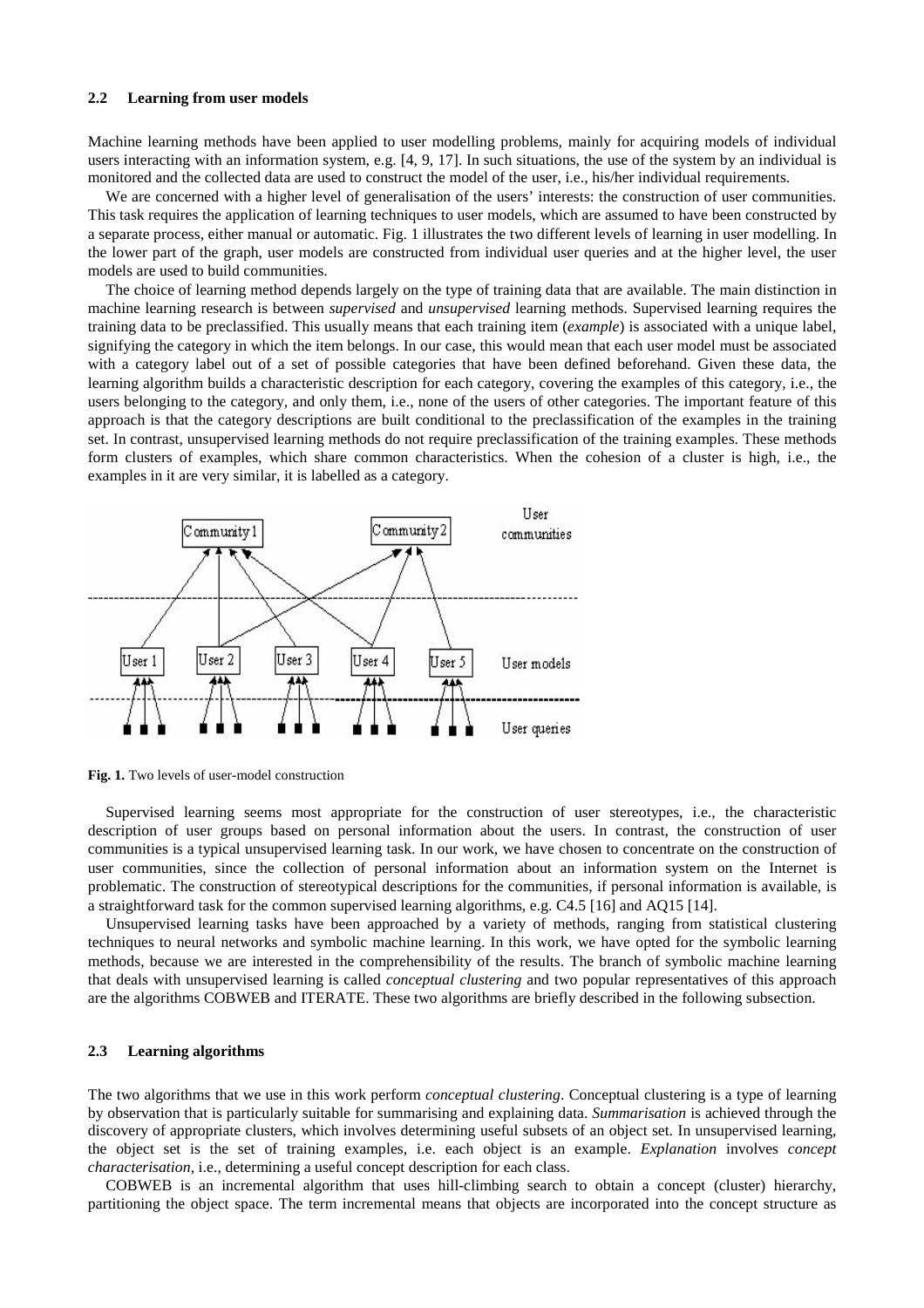they are observed. We consider an object as a vector of feature-value pairs. In our case, objects are the user models and features are the news categories and take the values true and false for each user. Each concept in the hierarchy produced by COBWEB, is a probabilistic structure that summarises the objects classified under that concept. The probabilistic nature of concepts expresses the predictive associations between the feature and their values.

In order to construct the clusters, COBWEB uses *category utility* [11], which is a probabilistic measure of the usefulness of a cluster.

In the following we denote the j-th value of a feature  $A_i$  by  $V_{ij}$  and the k-th cluster by  $C_k$ . Category utility is a tradeoff between the conditional probabilities of intra-cluster similarity,  $P(A_i=V_{ii}/C_k)$ , and inter-cluster dissimilarity,  $P(C_k|A_i=V_i)$ . Formally the category utility for a cluster *k* is defined as:

$$
CU_{k} = P(C_{k}) \left[ P(A_{i} = V_{ij} | C_{k})^{2} - P(A_{i} = V_{ij})^{2} \right]
$$
 (1)

and for the whole set of objects:

$$
CU = \frac{{\sum_{k=1}^{n} CU_k}}{n},
$$
\n(2)

where n is the number of clusters in a partition.

CU represents the increase in the expected number of feature values that can be correctly guessed:

$$
P(C_k) \int_{i}^{i} P(A_i = V_{ij} | C_k)^2
$$
 (3)

given a partition (*C*1*,C*2*,...,*Cn ), over the expected number of correct guesses with no such knowledge:

$$
P(A_i = V_{ij})^2 \tag{4}
$$

COBWEB incorporates objects into the concept hierarchy using the following four clustering operators:

- placing the object in an existing cluster,
- creating a new cluster,
- combining two clusters into a new one (merging) and
- dividing a cluster (splitting).

Given a new object, the algorithm applies each of the previous operators and selects the hierarchy that maximises category utility. COBWEB is an efficient and flexible algorithm. The complexity of the incorporation of an object in a hierarchy is quadratic to the nodes of the derived hierarchy. Since the size of the hierarchy is log-linearly related to the size of the object set, COBWEB is scalable to large training sets. The algorithm can also deal with missing feature values. However, COBWEB depends on its incremental character, i.e. it is dependent on the order of the observed objects.

In ITERATE the problem of the order-dependence is dealt by an object ordering strategy called ADO (Anchored Dissimilarity Ordering). ITERATE is not incremental and does not produce a concept hierarchy, but a flat partition of the objects. It starts by generating a tree, which is then flattened into a set of cohesive and maximally distinct clusters. However ITERATE is a descendant of COBWEB and inherits several of its features, e.g. the probabilistic structure of the concepts, and the category utility measure.

ITERATE has three primary steps:

- classification tree generation from a set of objects,
- partition of the tree to extract a set of clusters and
- iterative redistribution of the objects among the clusters to achieve a new set of maximally separable clusters.

During the first step, ITERATE produces a classification tree using the category utility measure similarly to COBWEB. The differences between the two methods are the following:

- ITERATE does not utilise the merging and splitting operators of COBWEB and
- if a node of the tree contains one or more objects, it sorts them using ADO scheme in order to obtain a maximally dissimilar ordering among the objects.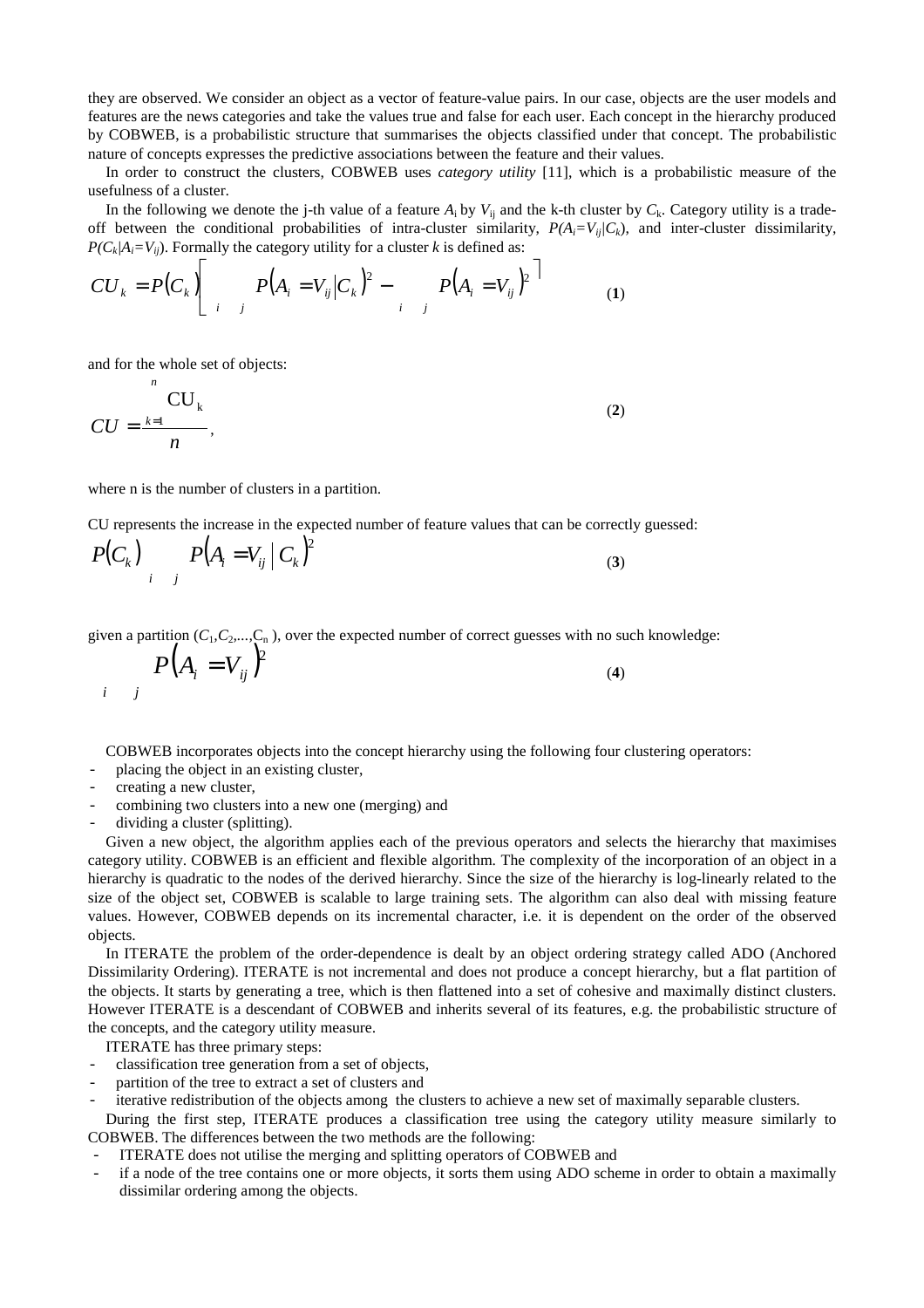In the second step, ITERATE extracts an initial partition structure by comparing the category utility of the clusters,  $CU<sub>k</sub>$  along a path in the classification tree. For every path from the root to a leaf of the tree, the algorithm computes the category utility of each cluster. While this measure increases, the algorithm goes on to the next cluster of the path. At the cluster for which the measure value drops, the algorithm inserts its previous cluster to the initial partition list. In this manner ITERATE ensures that no concept subsumes another and maximises cluster cohesion.

In the final step, ITERATE redistributes the objects to the clusters of the initial partition (derived in step 2), until the *category match* measure is maximised for each object. During this process, some clusters may be merged and thus the initial partition is improved. The category match metric measures the increase in the expected predictability of cluster  $C_k$  for the feature values present in data object *d*. Formally category match is defined as:

$$
CM_{dk} = P(C_k) \bigg[ P(A_i = V_{ij} | C_k)^2 - P(A_i = V_{ij})^2 \bigg]
$$
 (5)

The category utility measure of a given cluster, is a sum of the category match measures of the objects in the cluster.

### **3 Construction of meaningful communities**

The clusters generated by the application of the two learning algorithms to the data collected from the users (user models), represent the user communities. The question that arises is whether there is any meaning in the derived communities. Since there is no personal information available about the users, the construction of stereotypical descriptions for the communities is not possible. The only information available is the set of preferences of the users in each community. Thus, the natural way to construct meaningful communities is by trying to identify sets of preferences that are representative for the participating users. Ideally we would like to be able to construct a prototypical model for each community, which is representative of the participating user models and significantly different from the models of other communities.

The construction of prototypical models for the communities is a problem in itself. We specify a metric to decide which are the representative news categories for each community of news readers. This metric measures the increase in the frequency of a category within a community, as compared to the default frequency of the category in the whole data set. The frequency of a category corresponds to the proportion of users that are interested in this category. In [3] the increase in frequency was used as an indication of the increase in the predictability of a feature within the community. Given a category *c*, with default frequency  $f_c$ , if the frequency of this category within a community *i* is  $f_i$ , the metric is defined as a simple difference of the squares of the two frequencies:

$$
FI_c=f_i^2-f_c^2\tag{6}
$$

FI stands here for Frequency Increase. Clearly, when FI<sub>c</sub> is negative there is a decrease in frequency and the corresponding category is not representative for the community. The definition of a representative news category for a community, is simply that  $FI_c > \alpha$ , where  $\alpha$  is the required extent of frequency increase. If  $\alpha > 0$  then the requirement is that the frequency of a category within a community has increased, in comparison to the frequency in the initial dataset. The question that arises is how large the increase should be in order for the category to be considered as a characteristic one for a community.

In order to see the impact of the parameter on the characterisation of the communities, we propose to vary  $\alpha$  and measure the following two properties of the generated community descriptions:

- *Coverage:* the proportion of news categories covered by the descriptions. Some of the categories will not be covered, because their frequency will not have increased sufficiently.
- *Overlap*: the amount of overlap between the constructed descriptions. This is measured simply as the ratio between the total number of categories in the description and the number of distinct categories that are covered.

In the following section, we evaluate the results of the two learning algorithms in a case study for the construction of meaningful communities. More specifically, we measure the coverage and overlap properties of the generated community descriptions, varying  $\alpha$  values.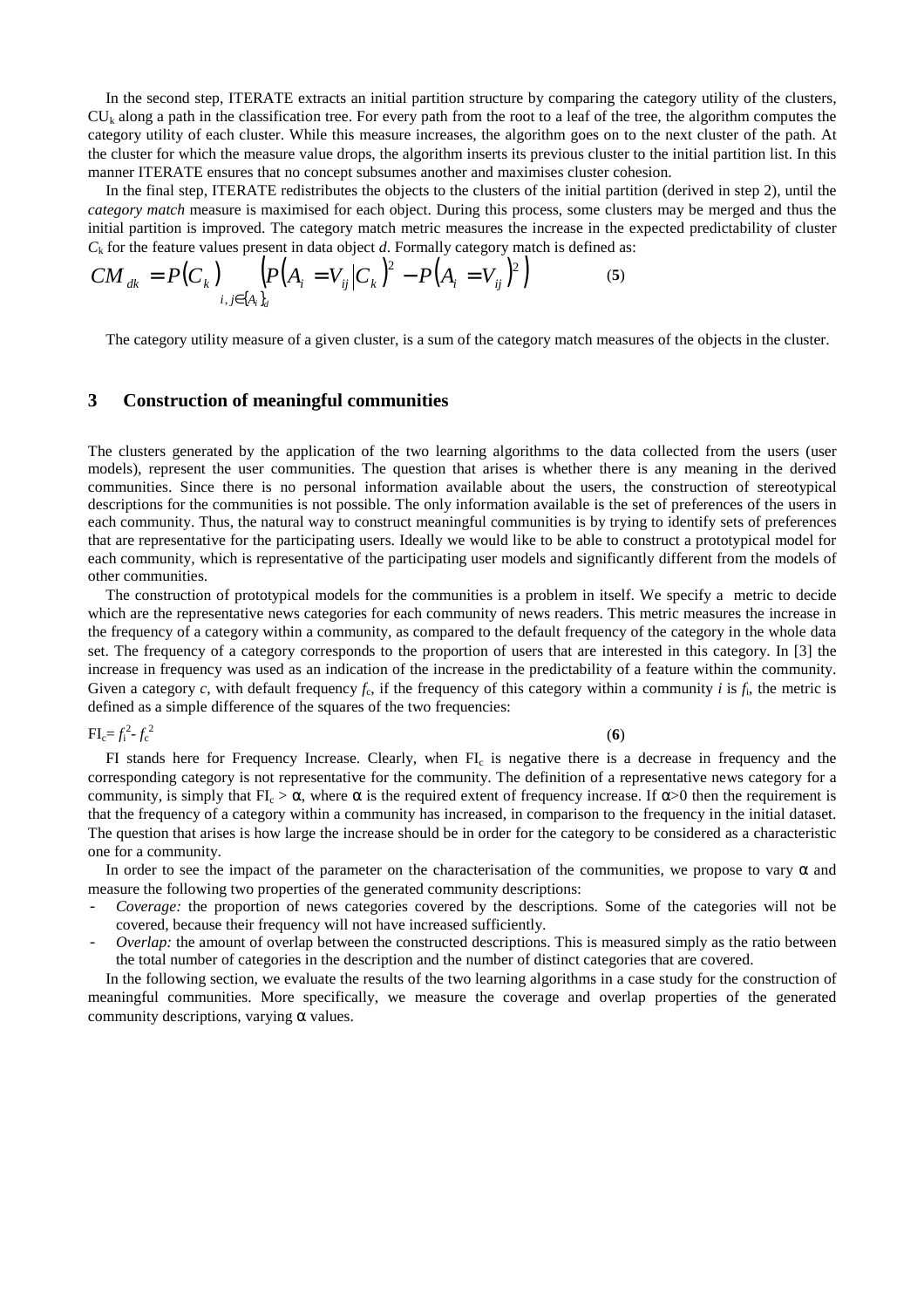### **4 Case Study**

#### **4.1 Experimental setting**

We applied the two learning algorithms on the task of constructing user communities for a news-filtering system. This system collects information from various sources in the Internet and forwards it to its users, according to their user models. The news articles are organised by the information provider into 24 news categories, e.g. sports, computers, etc., which are further divided into 239 subcategories, e.g. sports/football, sports/volleyball, etc. During his/her registration, each user specifies a subset of these categories, which correspond to his/her personal interests. This personal list of news categories constitutes the user model, which determines what news he/she receives. The user model can be modified by the user at any point in time, reflecting changes of interest.

The dataset for the experiment contained 1078 user models, with an average of 5.4 news categories and 17.4 subcategories specified in each model. These user models formed a set of training examples for the learning algorithms. Each example was represented as a binary feature vector, which specified which news categories the user was interested in. In other words, each bit in the vector corresponded to a category and was "on" if the user was interested for this category and "off" otherwise. Given these training examples, the two algorithms constructed groups of users with common interests.

The two-layered organisation of news categories in the system suggested two different test cases: one using the 24 general categories and one using their subcategories. Unfortunately, the ITERATE algorithm could not handle the size of the dataset, when considering the 239 subcategories.<sup>1</sup> For this reason, we only examined the first of the two test cases, the results of which are presented in the following section.

#### **4.2 Results**

 $\overline{\phantom{a}}$ 

In the first experiment, the COBWEB algorithm was applied on the small data set, i.e., the one with the 24 news categories. The generated concept hierarchy consisted of 699 nodes, of which the first three layers are presented in Fig. 2. An important property of the tree in Fig. 2 is the balanced split of objects in different branches. The nodes in the same level of the tree cover subsets of the data set that are of comparable size. Therefore the underlying concepts are of similar strength.



**Fig. 2.** The top three layers of the concept hierarchy produced by COBWEB. Node A is the root of the hierarchy, covering the whole dataset. The numbers in brackets correspond to the number of objects covered at each node.

We chose to examine only the top three levels of the tree generated by COBWEB, because the number of clusters generated by ITERATE is comparable to the second and third levels of the COBWEB tree. ITERATE generates 11 classes in the second step, i.e., as the initial partition of the object space. The final partition, which is constructed by ITERATE contains only two clusters and is therefore of limited use.

ITERATE's partition of the data set into the 11 clusters is as follows: C1 (34), C2 (88), C3 (167), C4 (5), C5 (129), C6 (247), C7 (122), C8 (62), C9 (67), C10 (59), C11 (98),

<sup>1</sup> We are currently examining whether this is due to the design of the algorithm or its implementation. If the former case is true, ITERATE is not scalable to training sets with a large number of descriptive features.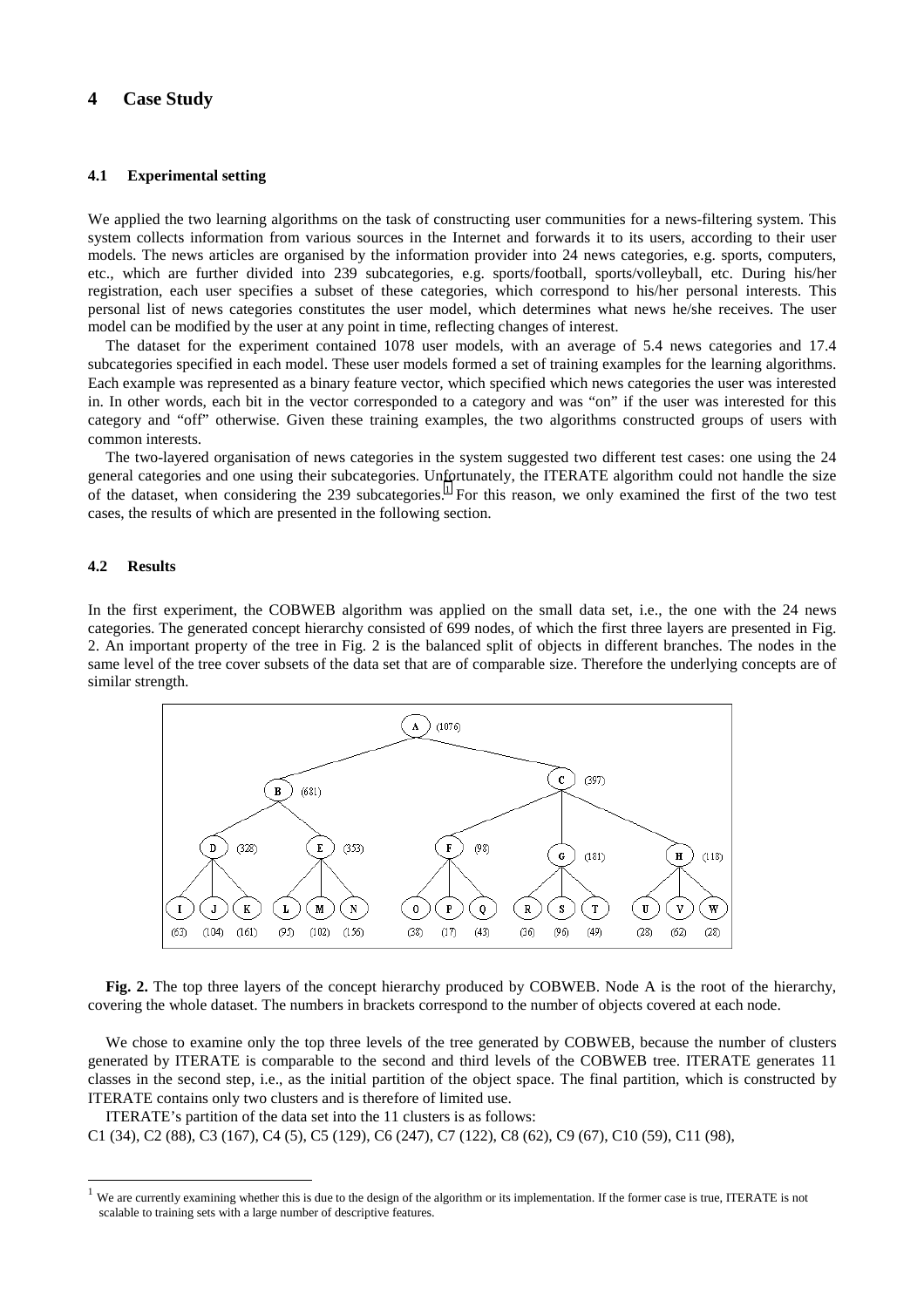where the number in brackets corresponds to the number of objects in each cluster. The majority of clusters are of comparable size, with the exception of a very small one, C4, and four large clusters: C3, C5, C6 and C7.

As mentioned in section 3, we use the FL measure in (6) in order to construct meaningful communities from the generated clusters.

Ideally, we would like to acquire descriptions that are maximally distinct, i.e., minimise the overlap, and increase coverage. Fig. 3 and Fig. 4 show how the two measures vary for different sizes of α, for COBWEB and ITERATE. In the case of COBWEB, we examined two different partitions of the objects, corresponding to the second and the third level of the concept hierarchy, i.e., nodes {**D, E, F, G, H**} and {**I, J, K, L, M, N, O, P, Q, R, S, T, U, V, W**}.

Fig. 3 shows that the coverage of the two algorithms varies in a similar manner as the value of  $\alpha$  increases. As expected, the larger the value of  $\alpha$  the fewer the categories that are covered by the clusters. In the case of COBWEB, the coverage on the second level of the hierarchy is consistently lower than that on the third level. The reason for this is that the concepts on the third level are more specialised than those on the second. The frequency of the categories in the more specific clusters, is higher than in the more general ones.

Fig. 4 depicts the amount of overlap between the community descriptions for the two algorithms. It becomes clear from those results that the larger the number of the communities, the larger the overlap between their descriptions. Thus, there is a trade-off between coverage and overlap, as the number of communities increases. In the case of the 15 different clusters, the extent of the overlap is significantly higher than in the other two cases. The 5-cluster case in COBWEB gives the best results in terms of the distinctness in the descriptions.



**Fig. 3.** Results on the coverage of news categories for the two algorithms. On the x axis, the value of the pruning parameter  $\alpha$  is changed from 0 to 1 at an increment of 0.05.



**Fig. 4.** Results on the overlap between community descriptions as  $\alpha$  varies.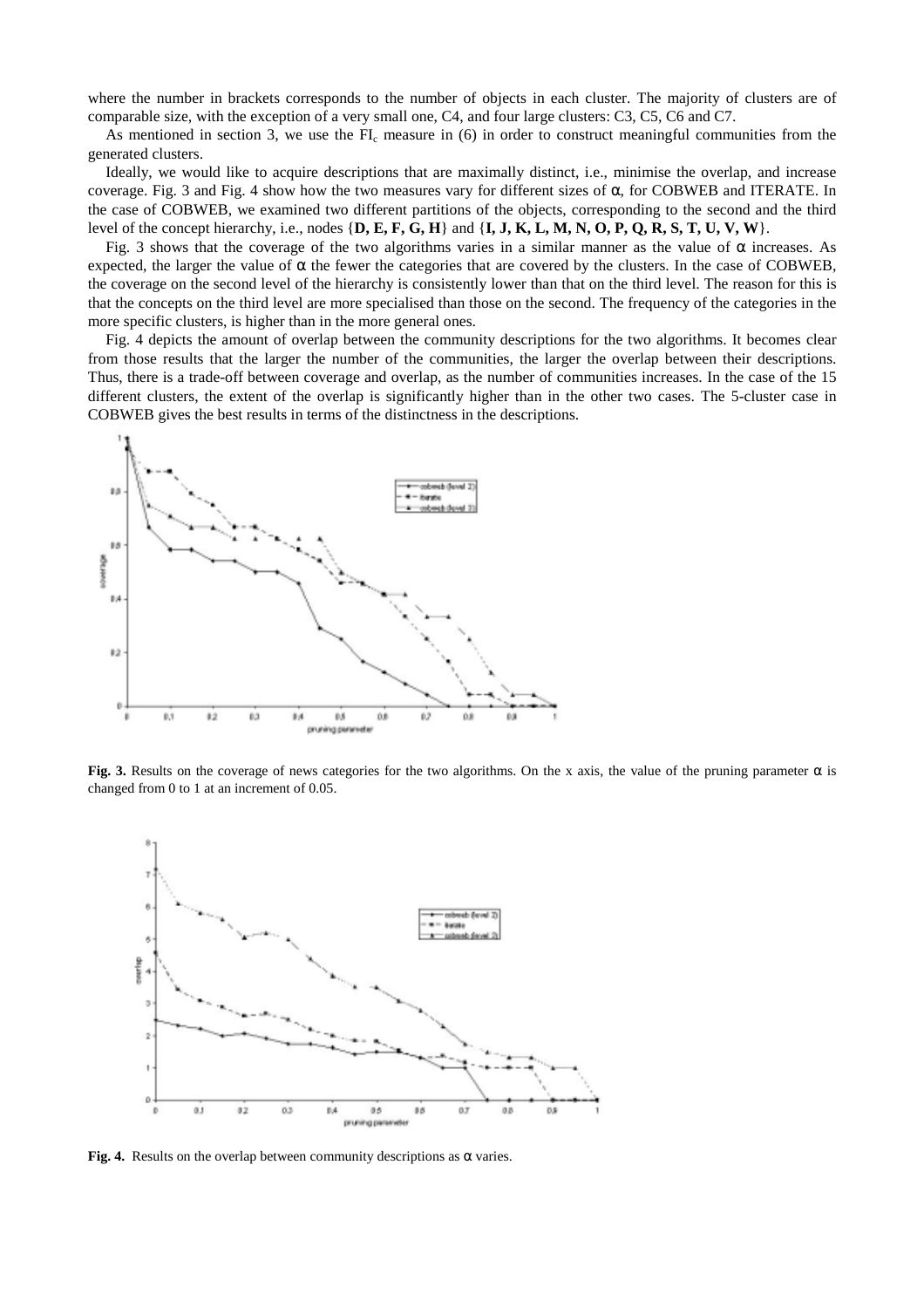In the final step of our work we looked at the actual community descriptions in the manageable case of the 5 clusters generated by COBWEB. For  $\alpha = 0.5$ , a set of very concise and meaningful concept descriptions were acquired. Table 1 lists the news categories for the 5 clusters, together with their FL values.

Communities **E**, **G** and **H** are well-separated, corresponding to a group of people interested in the Internet, another who are interested in Economics and a third interested in computers. Group **F**, consists of people interested mainly in economics and finance, but also in computers. Some interest in computers is to be expected from the users of a system on the Internet. Finally, cluster **D** serves as a "miscellaneous" category and does not seem to be homogeneous. The main similarity between the people in **D**, is that they are very specific in their choices, resulting in user models that are empty, i.e., most categories are not of interest to the user.

| Е                  | F                                  | G                                  | H                   |
|--------------------|------------------------------------|------------------------------------|---------------------|
| Internet<br>(0.55) | Economic<br>Indicators $(0.73)$    | Economic<br>Indicators $(0.58)$    | Computers<br>(0.53) |
|                    | Economics<br>&<br>Finance $(0.68)$ | Economics<br>&<br>Finance $(0.61)$ |                     |
|                    | Computers $(0.6)$                  |                                    |                     |
|                    | Transport (0.53)                   |                                    |                     |
|                    | Financial<br>Indicators $(0.5)$    |                                    |                     |

**Table 1.** Descriptions for the 5 categories generated on the second level of the concept hierarchy

An obvious problem with the descriptions in Table 1 is that a large number of news categories are not covered. In general, these are the categories that are chosen by either too few or too many users. In the former case the algorithms choose to ignore them during learning and in the latter case, they correspond to such general interests, that they are difficult to attribute them to particular communities. Filtering out these two types of category is a positive feature of the FI metric. Coverage can increase, by moving selectively at lower levels of the COBWEB hierarchy. For instance, the children of node **H** give meaningful and concise communities, corresponding to categories that are related to computing, e.g. electronics, networks, telecommunications. However, this is not the case for all of the five communities in Table 1. For instance, the children of node **E** do not provide further meaningful subgroups in the community. The ability to select nodes in different levels of the concept hierarchy is an important advantage of the COBWEB algorithm. Arguably, this selection is done automatically by the ITERATE algorithm, using the category utility metric. However, in our case ITERATE did not provide meaningful and concise communities.

### **5 Related work**

This paper presents a methodology for the exploitation of user modelling technology in information providing services. There are two main approaches: community and stereotype modelling. The choice depends mainly on the type of information that is available. Community modelling does not require system-independent information. This is important, because such information is often not available, e.g. in WWW applications it is impossible to have personal information about all people who access a site. The lack of system-independent information, in our case study, led us to follow the community modelling approach.

However, there are cases where system-independent variables are also included in a community-based system. This is the case in [15] where both types of variables are treated in the same manner by the system. In our case, the communities include only system-dependent variables, since the registered users do not provide any personal information either explicitly or implicitly. We have to note that this is the case with most information providing services.

Although community modelling has the advantage that it does not require system-independent information, it should be stressed that communities cannot replace stereotypes. No suggestions can be made about a new user, unless he/she explicitly states some of his/her interests. The work presented in [1] pays particular attention to that fact and distinguishes between two types of community-based system. In the first type the user specifies some of his interests, whereas in the second the system builds the user model gradually, since there is no initial information about the user. The news filtering system used in our experiment belongs to the first type, since the user during his/her registration has to specify the interesting news categories. The latter type of system cannot classify a new user into any of the communities and can therefore not provide any user-specific behaviour.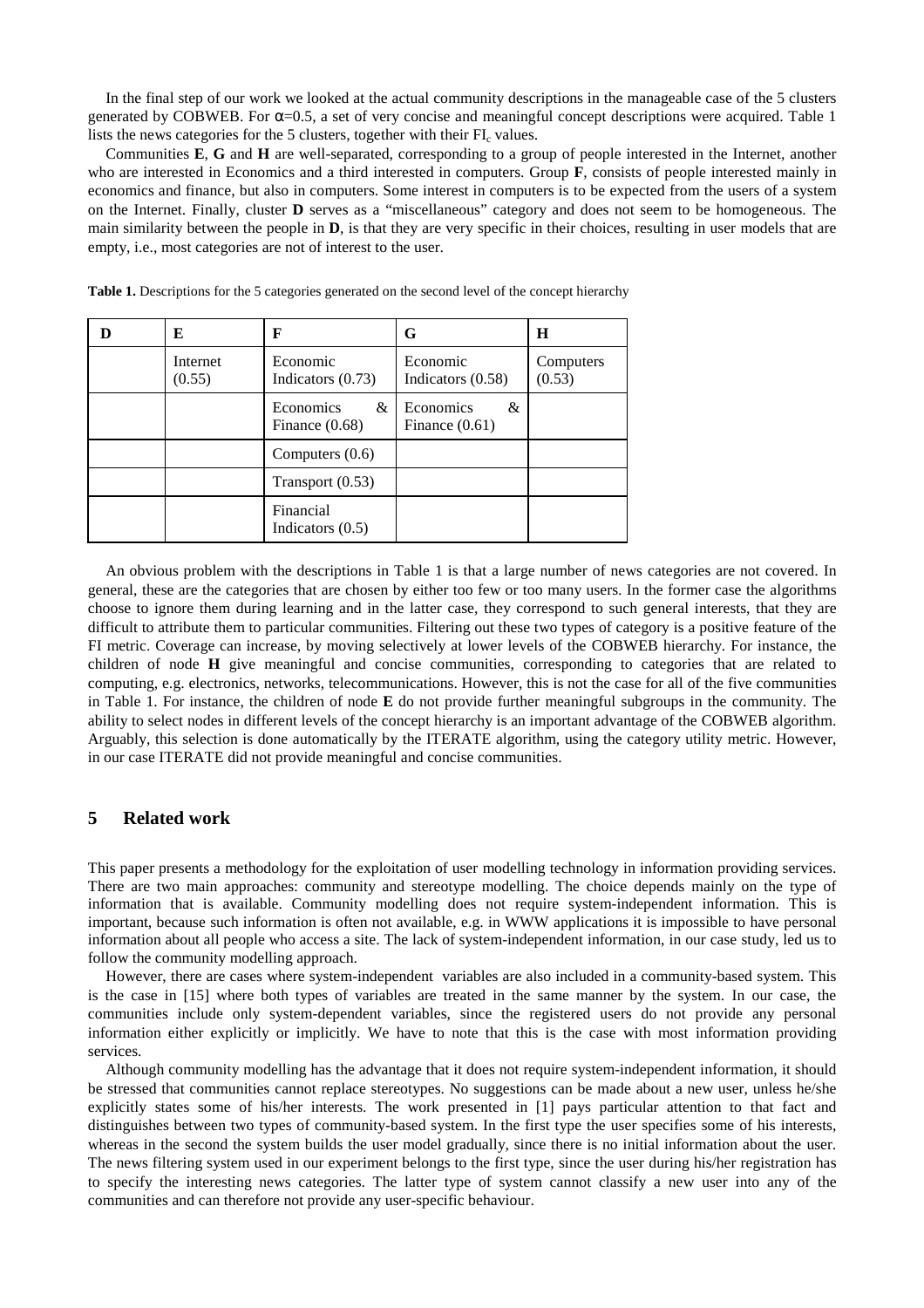Concerning the construction of user communities there are two main approaches. In the first one the user models themselves are used to reason about the interests of a new user. For instance, we could search for an old user B who shares most of his interests with the interests of the new user A and then use the user model of B to suggest extensions to the model of A. This type of reasoning is called *case-based* and does not involve any learning, in the sense of drawing general rules from the data. The algorithm that is mostly used for this type of reasoning is called k-nearestneighbour. The information systems that are based on this approach are called *recommender or collaborative filtering systems* [18].

The second approach for constructing user communities is to perform some kind of clustering, using either a standard statistical method, such as a hierarchical clustering algorithm or a neural network. Although clustering seems a computationally expensive task compared to the case-based approach, this is not a real problem since communities change far less often than individuals. On the other hand, clustering is a necessary task according to the objectives of the work presented in this paper. As we mentioned in the introduction, the resulting communities can be used to improve the services provided by the information system. However, this can be done effectively, only when the generated communities are meaningful. That's why we examined the use of a metric (i.e. the Frequency Indicator) to decide which categories are representative for the community. Although the clustering approach is used for the construction of communities [15], this is the first time, as far as we know, that the clustering algorithm results are evaluated in order to generate meaningful community descriptions.

### **6 Conclusions**

In this paper we have presented a methodology for constructing user communities. These communities can be used to improve the exploitation of an information system by its users. The construction of the communities was achieved by elaborating unsupervised learning techniques. In particular, we used two conceptual clustering algorithms: COBWEB and ITERATE. Our main concern is whether meaningful communities can be constructed. This is a major problem in statistical clustering methods, the results of which are usually hard to interpret. A sound and objective method for solving this problem is highly desirable, in order for the clustering results to be of practical use for the service provider. This issue forms the motivation of our research work. We examined the use of a metric in order to decide which categories are representative for a community. We evaluated the results of the two learning algorithms, based on that metric, in a case study.

Our results are very encouraging, showing that useful information can be extracted about the use of an information system, through the characterisations of the generated community descriptions. We consider this work as a first step towards a method that can easily be integrated in a variety of information systems, in order to provide the required insight into the use of the system.

A further direction of interest is the use of machine learning to construct user stereotypes, when personal information is available. The conceptual relationship between stereotypes and communities suggests that some of the work presented in this paper will also be of use there. However, as mentioned above, learning user stereotypes is primarily a supervised learning task, due to the assumed dependence between user groups and their personal characteristics.

Concluding, we believe that the task of constructing user communities for information systems is of great practical use and it is also a technically challenging matter. Despite the encouraging results presented in this paper, we would like to evaluate our methodology on other systems as well. So, we have already started to validate the proposed methodology, in the recently established information providing system of the NCSR "Demokritos" Library.

### **Acknowledgements**

We would like to thank Prof. Biswas for supplying the ITERATE code and the GMD machine learning group for their public version of COBWEB. We are also grateful to the Internet service provider, who prefers to remain anonymous, for the large dataset we used in our experiments.

### **References**

1. Balabanovic, M. and Shoham, Y.: Content-Based, Collaborative Recommendation. Communications of the ACM 4 (1997) n. 3 66- 72

<sup>2.</sup> Benaki, E., Karkaletsis, V. and Spyropoulos, C. D.: Integrating User Modelling Into Information Extraction: The UMIE Prototype. Proceedings of the User Modelling conference UM'97 (1997) 55-57

<sup>3.</sup> Biswas, G., Weinberg, J. B. and Fisher, D.: ITERATE: A Conceptual Clustering Algorithm for Data Mining. IEEE Transactions on Systems, Man and Cybernetics 28 (1998) 100-111